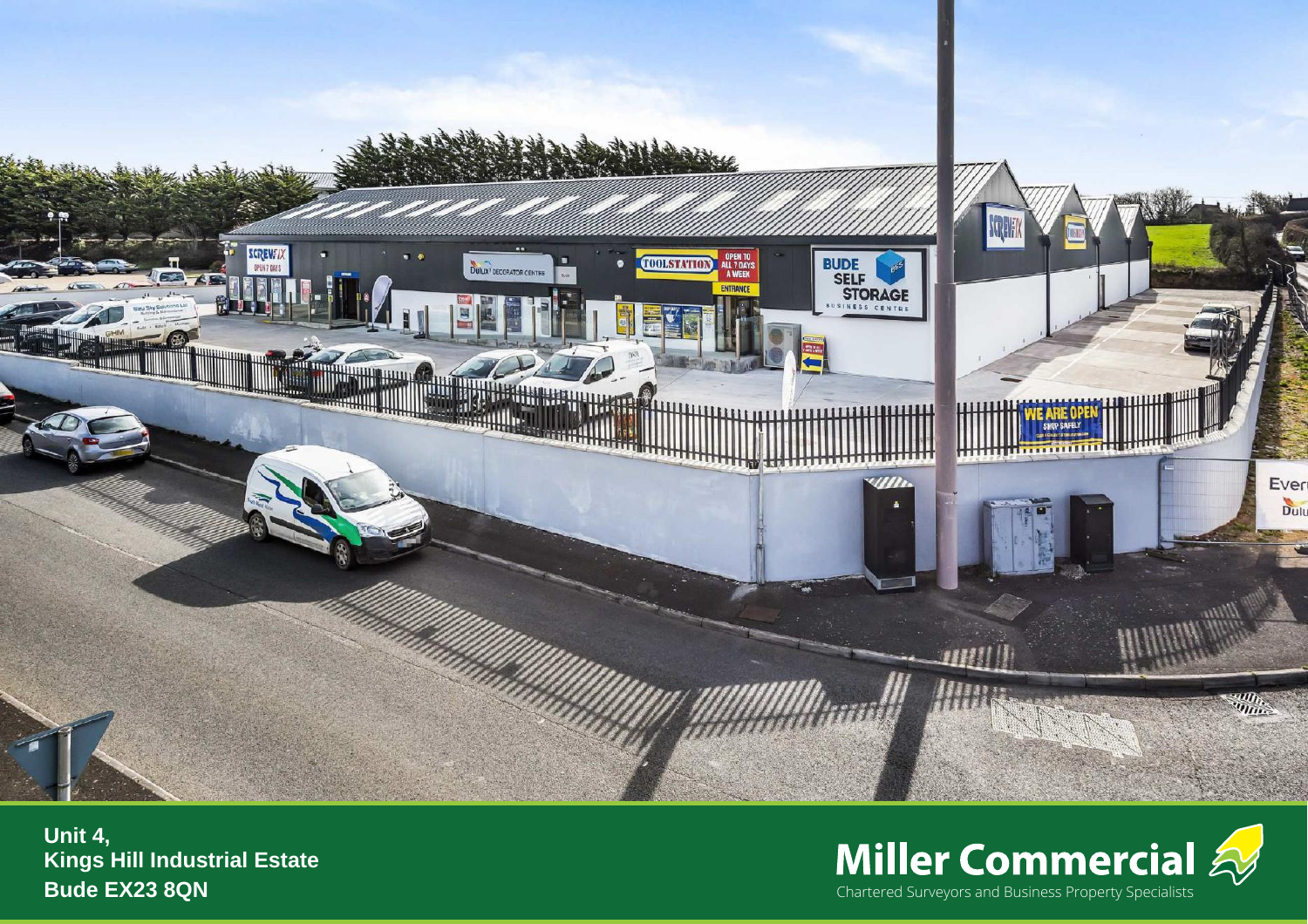# **£45,000 Per Annum Excl Leasehold**

Bude Self Storage Business Centre offers flexible, commercial space and a main roadside prominence at the front of Kings Hill. Recently refurbished and finished to a high specification with brand-new utilities, screed floors, elevations and roof. Ideally located at the entrance of the industrial estate.

- ONE UNIT LEFT
- SCREWFIX, DULUX AND TOOLSTATION INSITU AND CITY PLUMBING IN SITU.
- FULLY REFURBISHED
- MAIN ROAD FRONTAGE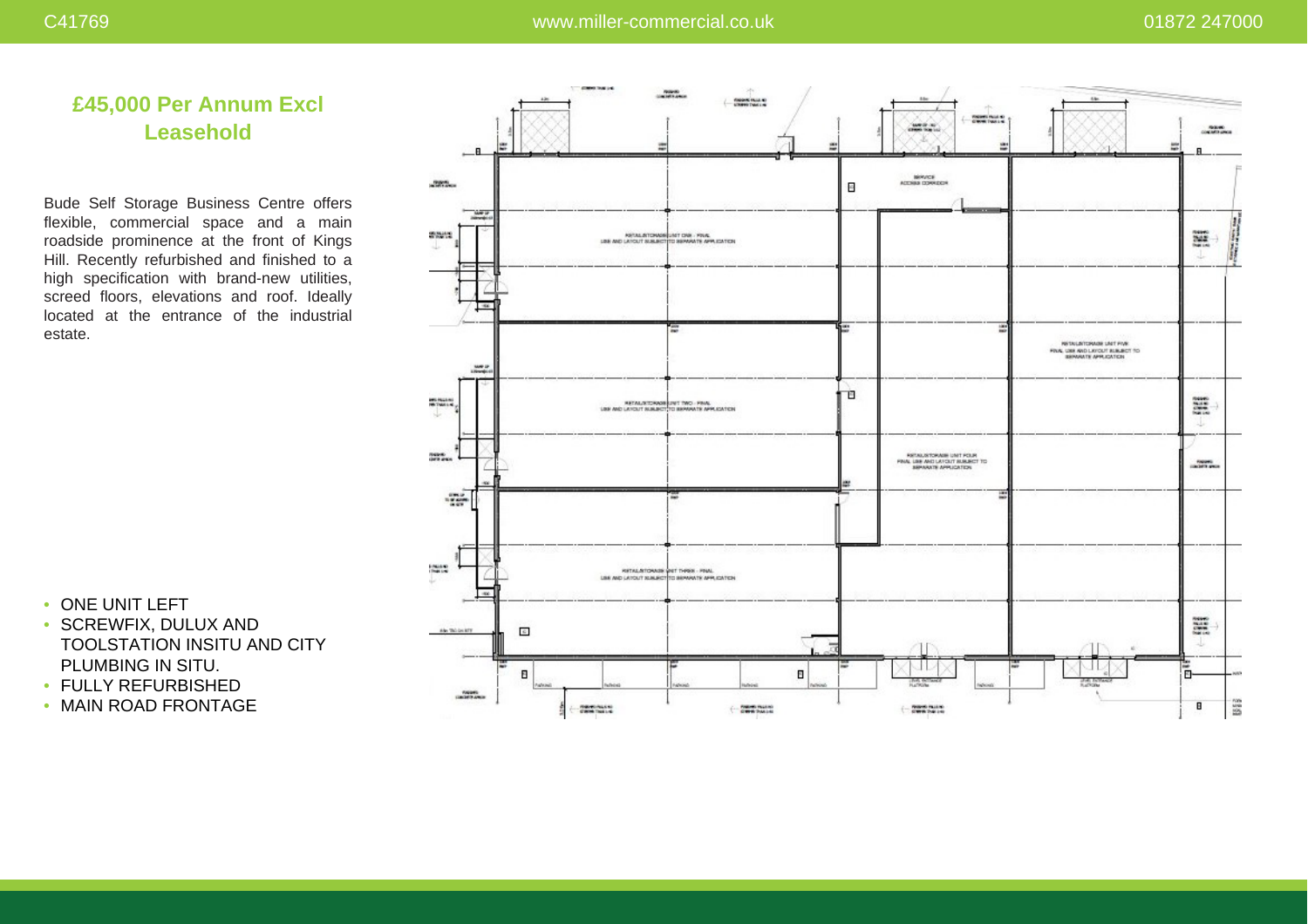### **LOCATION**

Kings Hill Industrial Estate is situated on the A3073, on the outskirts of Bude. Kings Hill Industrial Estate is the principal trading estate for miles around.

The town lies alongside the main A39 Atlantic Highway which leads to Newquay and its airport which is approximately 45 minute drive away. In the opposite direction, the major North Devon towns of Bideford and Barnstaple are within easy reach, linking to the North Devon link road which provides access to the M5 Bristol and beyond.

#### **DESCRIPTION**

Bude Self Storage Business Centre offers flexible, commercial space and a main roadside prominence at the front of Kings Hill. Recently refurbished and finished to a high specification with brand new utilities, screed floors, elevations and roof. It is ideally located at the entrance of the industrial estate.

### **ACCOMMODATION**

Unit 1 - Let to Screwfix -  $4,300$  sq ft Unit 2 - Let to Dulux - 4,300 sq ft Unit 3 - Let to Toolstation - 4,300 sq ft Unit 4 - 435 SQ M (4682) Sq ft available. Unit 5 - Let to City Plumbing

# **TERMS**

A new lease is offered with the tenant to be responsible for internal repair and a contribution towards insurance. The tenant will also contribute1/5th to all the communal costs by way of a service charge. Rent: £45,000 per annum

### **LOCAL AUTHORITY**

Cornwall Council General Enquiries 0300-1234-100 Planning 0300-1234-151 www.cornwall.gov.uk

#### **BUSINESS RATES**

We refer you to the government website https://www.tax.service.gov.uk/view-my-valuation/search however the rateable value for this unit has yet to be determined.

## **SERVICES**

Prospective owners should make their own enquiries of the appropriate statutory undertakers: Western Power: 0845 601 2989 South West Water: 0800 169 1144 Transco: 0800 111 999

**VALUE ADDED TAX**

All the above prices/rentals are quoted exclusive of VAT, where applicable.

# **ENERGY PERFORMANCE CERTIFICATE**

The Energy Performance Rating for this property is within Band C.

## **CONTACT DETAILS**

For further information or an appointment to view please contact either: Peter Heather on 01872 247007 or via email pgh@miller-commercial.co.uk or Tom Smith on 01872 247013 or via email ts@miller-commercial.co.uk or Thomas Hewitt on 01872 247025 or via email th@miller-commercial.co.uk

AGENTS NOTE: Miller Commercial for themselves and for the Vendor/s or lessor/s of this property give notice: [a] These particulars are for an intending purchaser or tenant and although they are believed to be correct their accuracy is not guaranteed and any error or misdescriptions shall not annul the sale or be grounds on which compensation may be claimed and neither do they constitute any part of a Contract: [b] No responsibility is taken for expenses incurred should the property be sold, let or withdrawn before inspection: [c] None of the services or appliances, plumbing, heating or electrical installations have been tested by the selling agent.

Miller Commercial is the trading name of Miller Commercial LLP registered in England and Wales under Registration No.OC373087. The Registered Office of Miller Commercial LLP is Mansion House, Princes Street, Truro TR1 2RF. We use the term Partner to refer to a member of Miller Commercial LLP. VAT Registration No.643 4519 39.